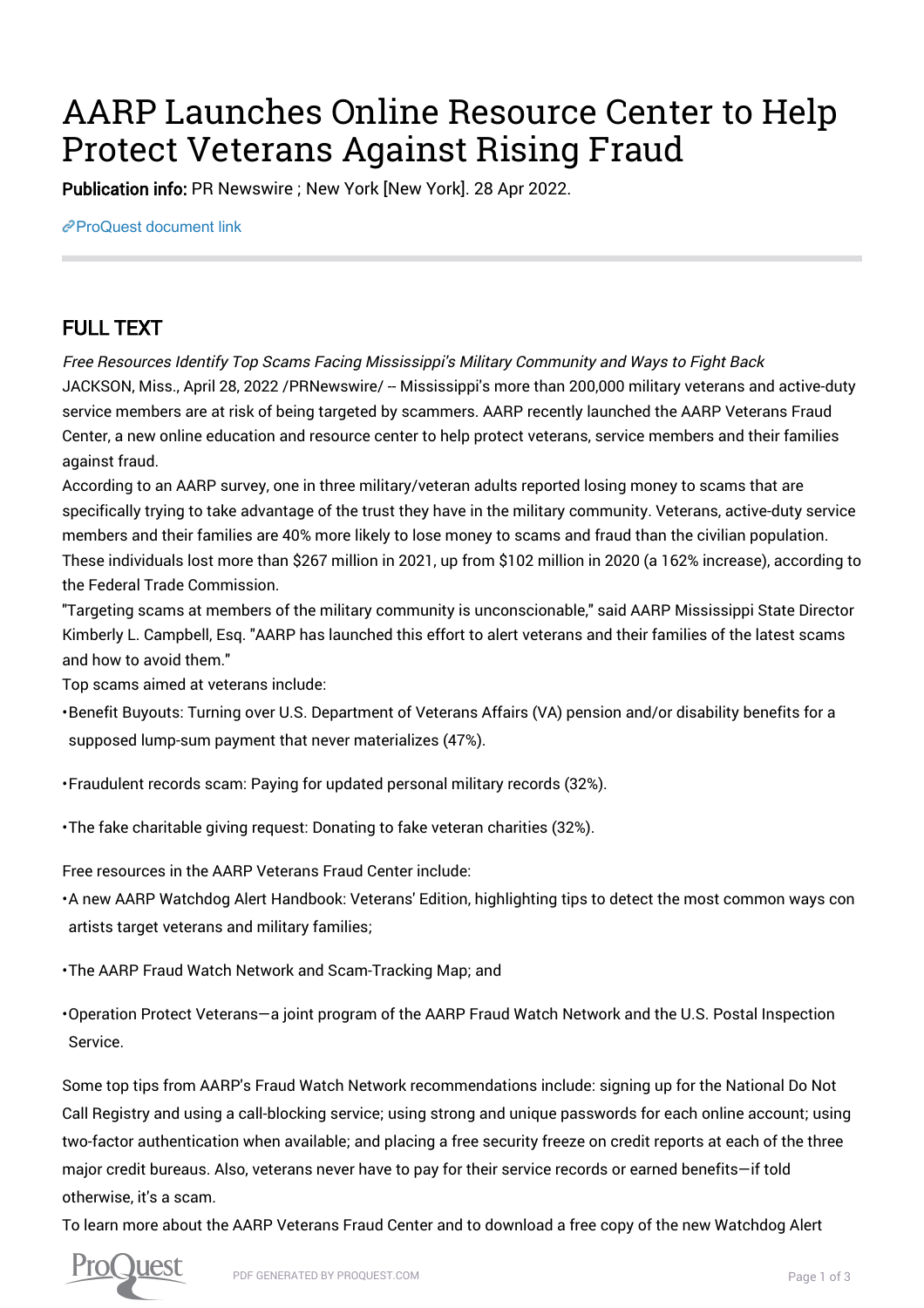Handbook: Veterans' Edition, visit www.aarp.org/vetsfraudcenter. For additional resources and information on AARP's support for veterans and military families, including caregiving, competing in today's job market, and connecting with earned service benefits, visit www.aarp.org/veterans.

#### About AARP

AARP is the nation's largest nonprofit, nonpartisan organization dedicated to empowering people 50 and older to choose how they live as they age. With a nationwide presence and nearly 38 million members, AARP strengthens communities and advocates for what matters most to families: health security, financial stability and personal fulfillment. AARP also produces the nation's largest circulation publications: AARP The Magazine and AARP Bulletin. To learn more, visit www.aarp.org, www.aarp.org/espanol or follow @AARP, @AARPenEspanol and @AARPadvocates, @AliadosAdelante on social media.

#### MEDIA CONTACT:

Ronda Gooden, 601-898-5417 (office) 601-209-1812 (cell) View original content:https://www.prnewswire.com/news-releases/aarp-launches-online-resource-center-to-helpprotect-veterans-against-rising-fraud-301535932.html SOURCE AARP Mississippi CREDIT: AARP Mississippi

### DETAILS

| Subject:                       | Handbooks; Credit bureaus; Veterans; Fraud                                                                      |
|--------------------------------|-----------------------------------------------------------------------------------------------------------------|
| <b>Business indexing term:</b> | Subject: Credit bureaus; Industry: 56145 : Credit Bureaus 92314 : Administration of<br><b>Veterans' Affairs</b> |
| Location:                      | United States--US; Mississippi                                                                                  |
| Company / organization:        | Name: AARP; NAICS: 813311                                                                                       |
| <b>Classification:</b>         | 56145: Credit Bureaus; 92314: Administration of Veterans' Affairs                                               |
| <b>Publication title:</b>      | PR Newswire; New York                                                                                           |
| <b>Publication year:</b>       | 2022                                                                                                            |
| <b>Publication date:</b>       | Apr 28, 2022                                                                                                    |
| Dateline:                      | JACKSON, Miss.                                                                                                  |
| <b>Publisher:</b>              | PR Newswire Association LLC                                                                                     |
| Place of publication:          | <b>New York</b>                                                                                                 |
| <b>Country of publication:</b> | United States, New York                                                                                         |
| <b>Publication subject:</b>    | <b>Business And Economics</b>                                                                                   |